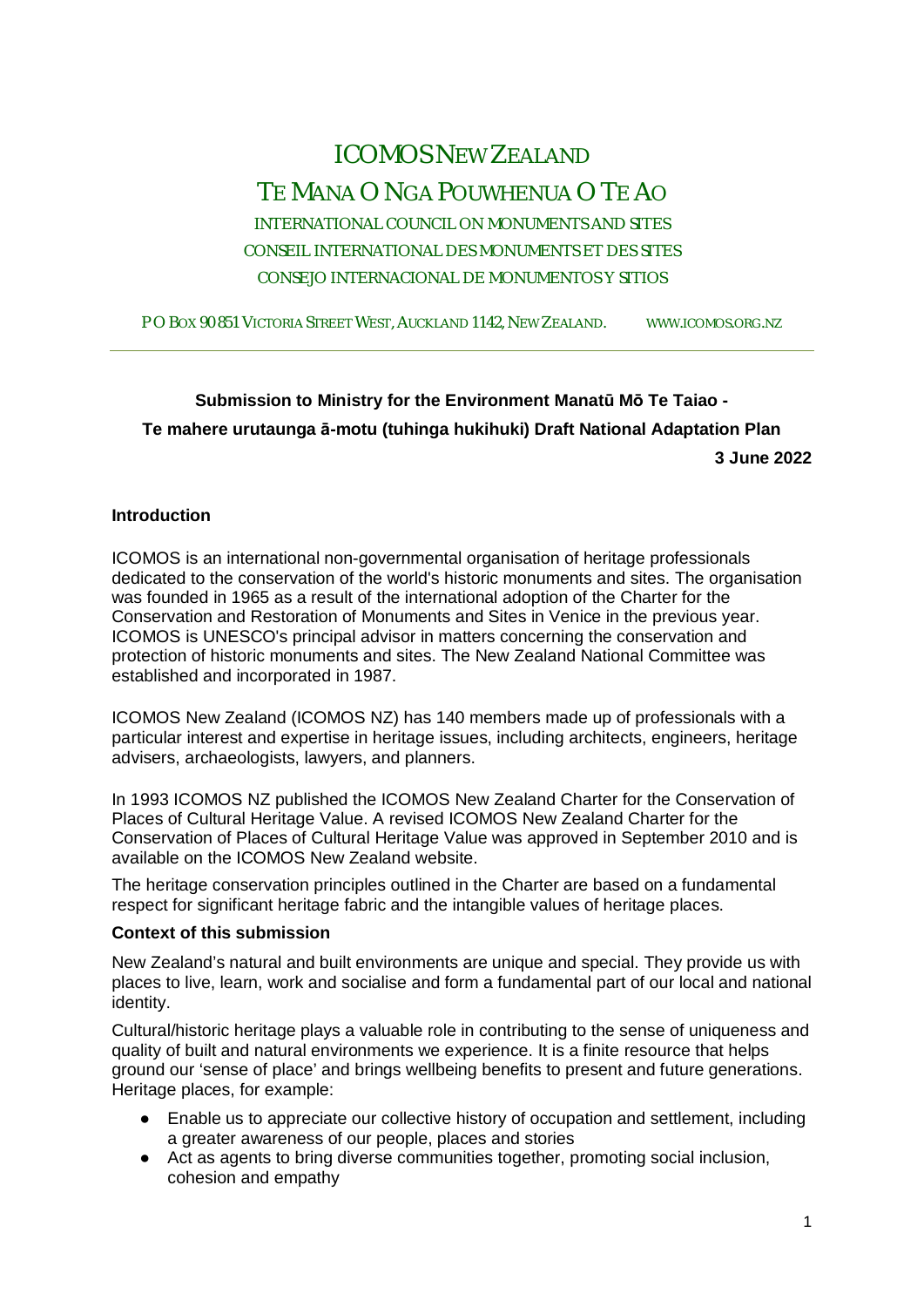- Contribute to our tourism economy through enhancing the reputation and attraction of an area, along with their viability as visitor destinations in their own right
- Create, through their conservation, high quality employment and educational opportunities
- Contribute to our resilience in the face of significant change by providing a focus for community sentiment and sense of place
- Provide opportunities for emissions and building waste reduction through retention and adaptive reuse

#### **Scope of this submission**

In light of this context ICOMOS NZ welcomes the opportunity to respond to the Draft National Adaptation Plan.

#### **General comments**

ICOMOS NZ is broadly supportive of the coverage of heritage in the Draft National Adaptation Plan.

## **Specific Comments**

We note that 'Risks to Māori and European cultural heritage sites due to ongoing sea level rise, extreme weather events and increasing fire weather' (H8) was identified in the Risk Statements and Urgency Scores table as the top Research Priority in the National Climate Change Risk Assessment for New Zealand Arotakenga Tūaru mō te Huringa Āhuaranga o Āotearoa (2020). Risks to Māori social, cultural, spiritual and economic wellbeing from loss and degradation of lands and waters, as well as cultural assets such as marae, due to ongoing sea level rise, changes in rainfall and drought' (H6) was identified as the fifth priority for research.

ICOMOS NZ supports the identification in the Draft National Adaptation Plan of a critical action to 'Support kaitiaki communities to adapt and conserve taonga/cultural assets and the timeframe of 1-6 years. We understand that critical actions are committed.

ICOMOS NZ supports the actions related to heritage in the future work programme proposals – Design methodology for risk assessments of public buildings (Years 3-4); partner with Māori and owners to increase the resilience of Māori-owned land (Years 2-3), homes and cultural sites; Research how cultural heritage contributes to community wellbeing and climate change adaptation (Years 1-4); Produce guidance for disaster risk management for cultural heritage (Years 2-5); develop a framework for assessing exposure and vulnerability of cultural heritage assets/taonga to climate change (Years 1-3).

ICOMOS NZ considers that some of these actions are necessary to achieve this critical action for heritage, and to address the research gap for heritage that was identified as the top research priority. In particular 'develop a framework for assessing exposure and vulnerability of cultural heritage assets/taonga to climate change' is vital to informing and achieving the critical action for taonga/cultural assets, and should be considered as a critical action.

ICOMOS NZ strongly supports the need for disaster risk management guidance for cultural heritage. Along with guidance for reducing risks before, during and after disasters, there is a need for funding to support owners to undertake Disaster Risk Management Planning. Beyond reduction of risk, there needs to be guidance, support and systems in place to improve readiness, response and recovery phases of emergency management. This is required in order to improve disaster- risk management for cultural heritage. There is a need for emergency management and cultural heritage to be integrated. The protection of cultural and historic heritage assets is identified as a primary objective in the National Civil Defence Emergency Management Plan Order 2015 (Part 8 Response, Section 113 (h)), however there is no guidance or explicit provision in the Coordinated Incident Management System (CIMS) for the role of heritage technical experts in the EOC in order to support this objective.